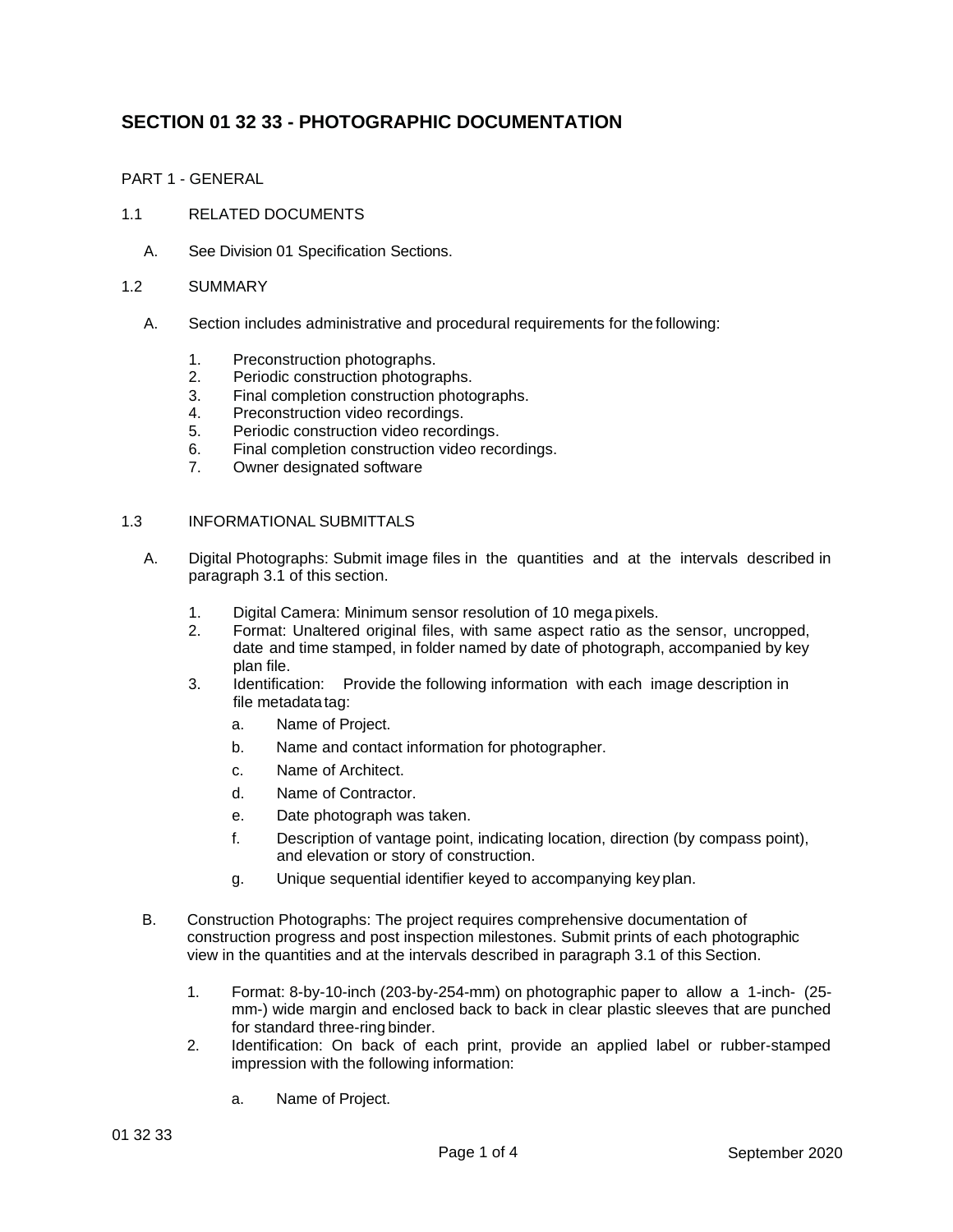- b. Name and contact information for photographer.
- c. Name of Architect.
- d. Name of Contractor.
- e. Date photograph was taken if not date stamped by camera.
- f. Description of vantage point, indicating location, direction (by compass point), and elevation or story of construction.
- g. Unique sequential identifier keyed to accompanying key plan.
- 3. "Progression" photo sets are to be performed at pre-determined intervals throughout the duration of construction, as applicable to the scope and as follows:
	- a. Site survey (Pre-construction): A one-time shot that provides coverage of site and immediate and immediate surroundings.
	- b. Exterior progression shots: Taken from key perspectives along site perimeter and 360 degrees around building envelope, to be performed at monthly intervals.
	- c. Interior progression shots: Broadly track the improvements from logical perspectives, to be performed at monthly intervals and coordinated with pace of erection.
	- d. Pre-slab/Pre-Chase/Interior record shots: Underground or concealed utilities will be documented post inspection/pre-insulation and prior to pouring slabs, backfilling or closingchases/walls/ceilings.
- C. Video Recordings: Submit video recordings in accordance with paragraph 3.2 of thisSection.
	- 1. Submit video recordings in digital video disc format.
	- 2. Identification: With each submittal, provide the followinginformation:
		- a. Name of Project.
		- b. Name and address of photographer.
		- c. Name of Architect.
		- d. Name of Contractor.
		- e. Date video recording was recorded.
		- f. Description of vantage point, indicating location, direction (by compass point), and elevation or story of construction.
		- g. Weather conditions at time of recording.

## 1.4 QUALITY ASSURANCE

- A. Photographer Qualifications: An individual who has basic skills necessary to record digital photographs and videorecordings with the exception of the final construction photos. The final construction photos and videos shall be taken by a professional photographer and videographer. Proof of experience may be requested for approval.
- B. Photos and videos can not be used by the construction contractor or design team for publications or other media without expressed approval by Caltech in writing. Requests shall be made to the Design and Construction Senior Contracts Manager for approval.

## 1.5 COORDINATION

- A. Auxiliary Services: Provide auxiliary services necessary, including temporary lighting required to produce clear, well-lit photographs.
- 1.6 USAGE RIGHTS

01 32 33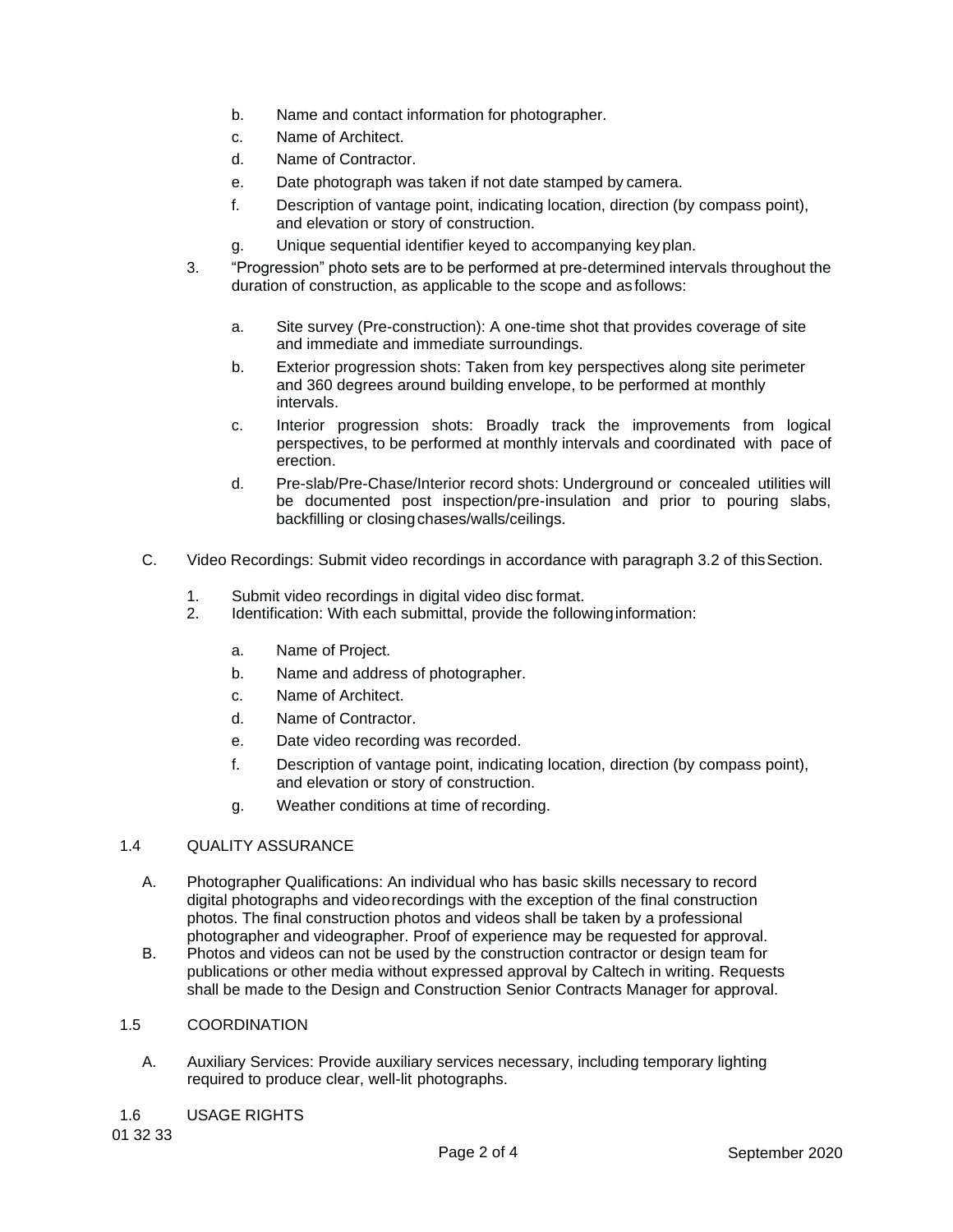A. Contractor will transfer copyright usage rights to Owner for unlimited reproduction of photographicdocumentation.

## PART 2 - PRODUCTS

- 2.1 PHOTOGRAPHIC MEDIA
	- A. Digital Images: Provide images in JPG format, produced by a digital camera with minimum sensor size of 10 mega pixels.
	- B. Digital Video Recordings: Provide high-resolution, digital video disc.

## PART 3 - EXECUTION

## 3.1 CONSTRUCTION PHOTOGRAPHS

- A. General: Take photographs using the maximum range of depth of field, and that are in focus, to clearly show the Work. Photographs with blurry or out-of-focus areas will not be accepted.
	- 1. Maintain key plan with each set of construction photographs that identifies each photographic location.
	- 2. Taking photographs or video recordings with students and schools staff included on the photograph is strictly prohibited.
- B. Digital Images: Submit digital images exactly as originally recorded in the digital camera, without alteration, manipulation, editing, or modifications using image-editing software.
	- 1. Date and Time: Include date and time in file name for each image.
	- 2. Field Office Images: Maintain one set of images accessible in the field office at Project site, available at all times for reference. Identify images in the same manner as those submitted to Architect.
- C. Preconstruction Photographs: Before starting demolition or construction, take photographs of Project site and surrounding properties, including existing items to remain during construction, from different vantage points, or as directed by Architect.
	- 1. Take a minimum of 10 photographs to show existing conditions adjacent to property before starting the Work.
	- 2. Take a minimum of 10 photographs of existing buildings either on or adjoining property to accurately record physical conditions at start of construction.
- D. Periodic Construction Photographs: Take a minimum of 10 photographs monthly and submit with each Application for Payment. Select vantage points to show status of construction and progress since last photographs were taken. For renovation projects: The location and type of items to be photographed will be determined by the Architect and/or PM based on the specific project conditions not to exceed the number of progress photographs required above.
- E. Final Completion Construction Photographs: Take a minimum of 20 color photographs after date of Substantial Completion by a professional photographer for submission as project